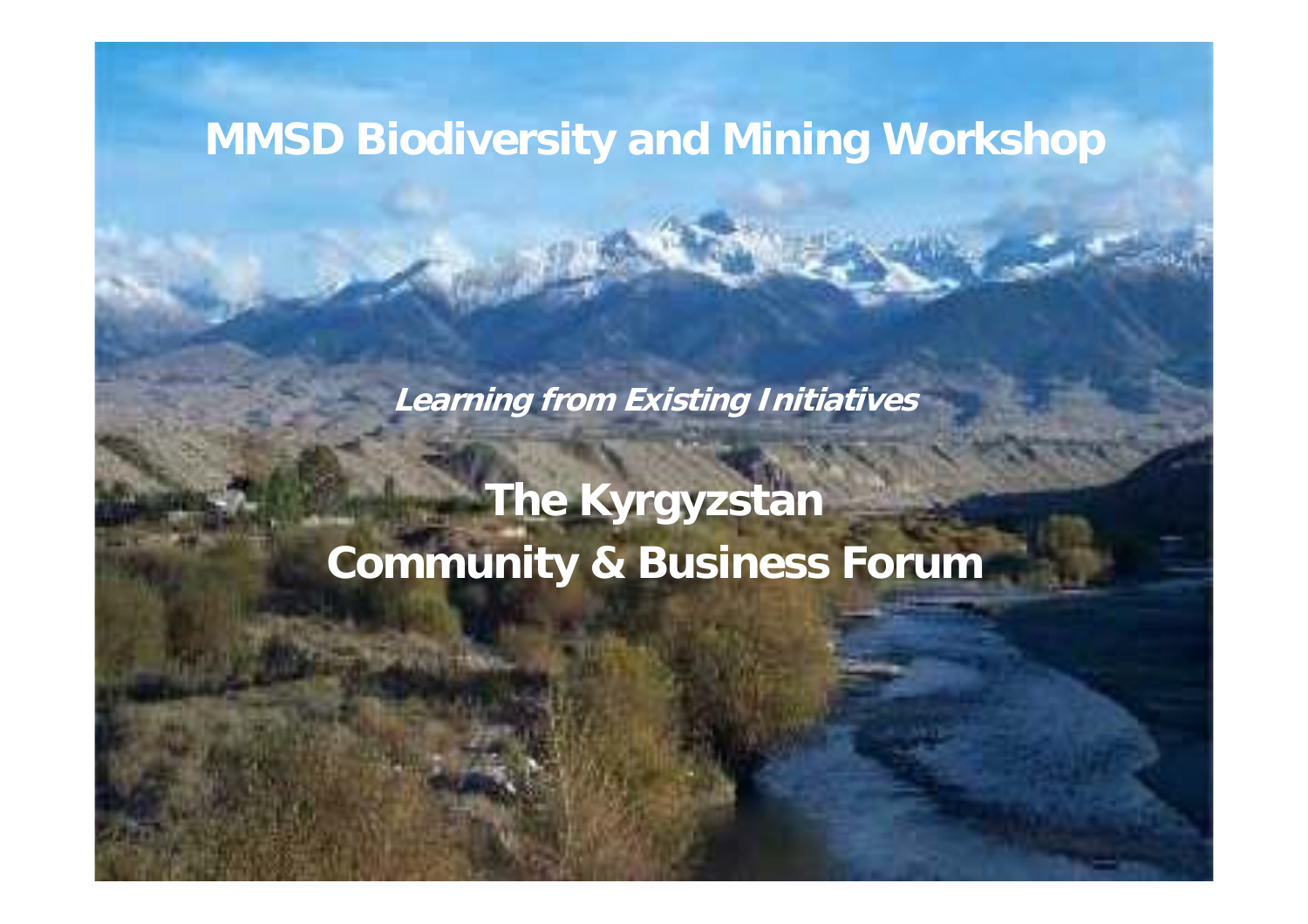



## **The Kyrgyzstan Community & Business Forum (CBF)**

- $\bullet$ Promotes **informed dialogue**
- $\bullet$  Between **businesses**, **NGOs**, **local communities** and **government**
- $\bullet$  By **building relationships** between these groups, **sharing information** and **promoting models** of practice
- $\bullet$  In order to encourage **sustainable social**, **economic** and **environmental benefits** in Kyrgyzstan.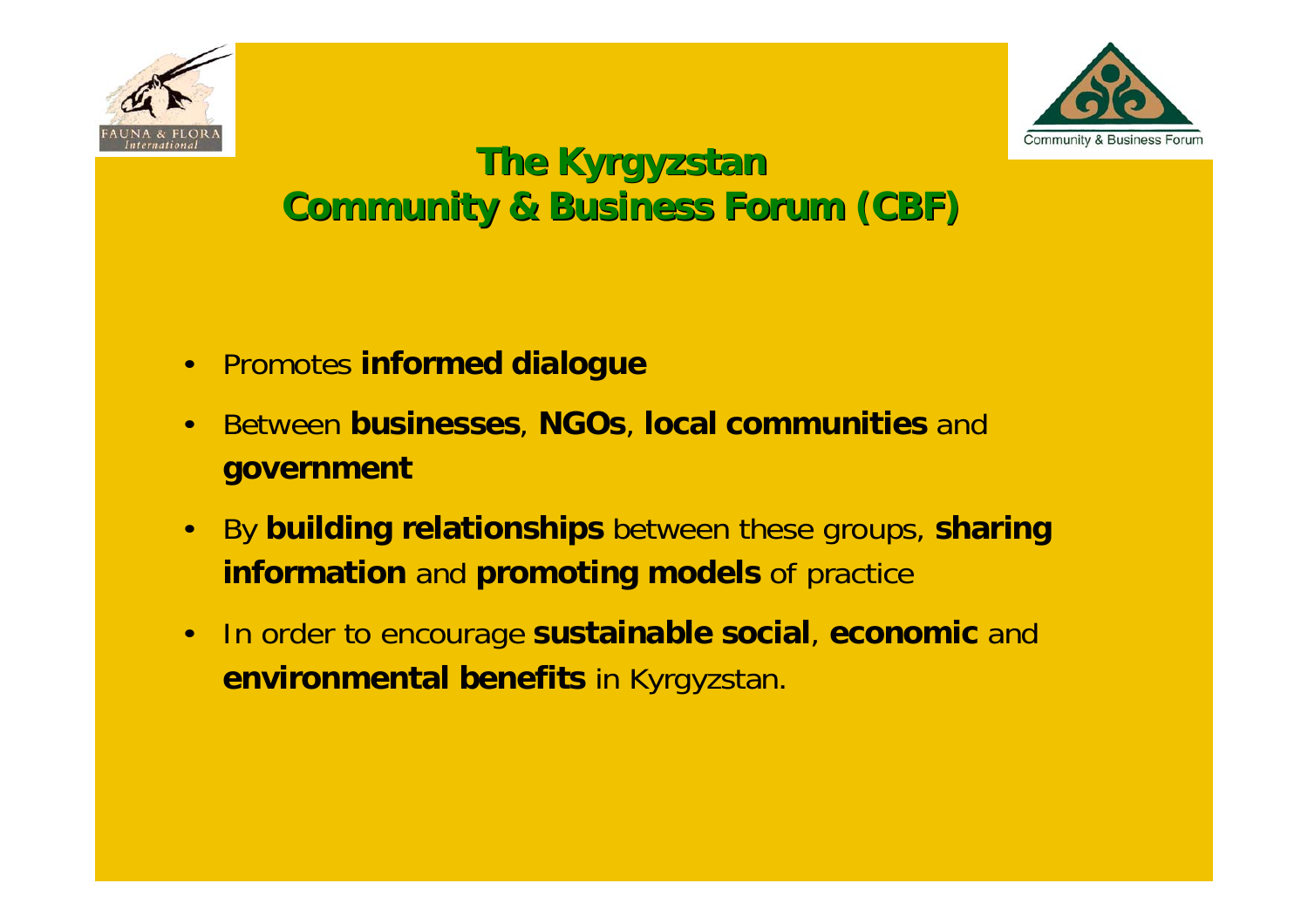



## **Structure of CBF Structure of CBF**

- $\bullet$  **Steering Committee** - 9 representatives from local and national NGOs, government and business
- **Staff** 3 Kyrgyz nationals
- $\bullet$ **Management** - conservation NGO Fauna & Flora International
- $\bullet$  **Funding** - EBRD, IFC and DFID, with independently funded Small Grants Programme
- $\bullet$ **Duration** - 2 years with possible extended funding
- •**Focus** - Kumtor gold mine and nearby communities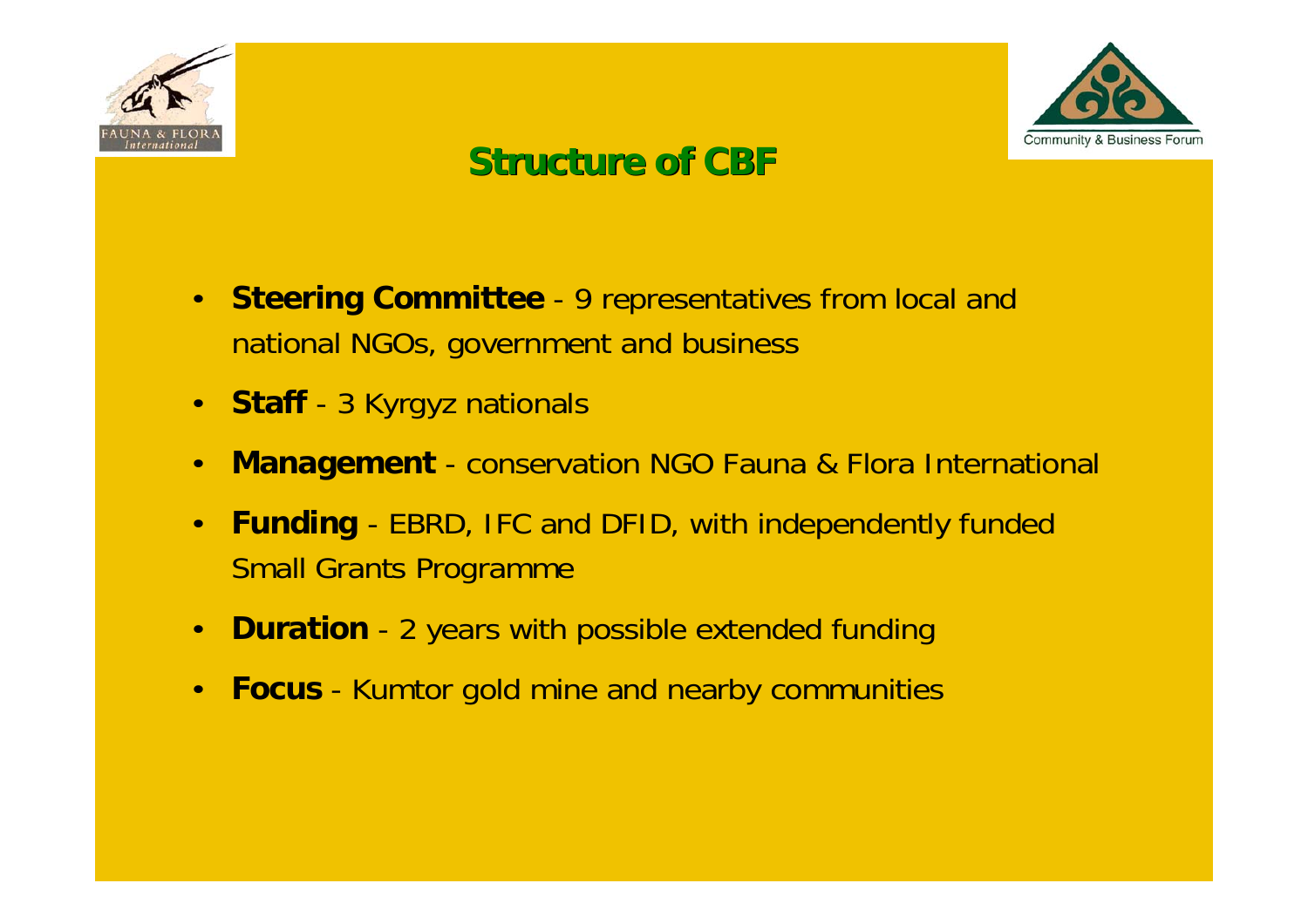



## **Kyrgyzstan Kyrgyzstan**

- •**Small mountainous country in Central Asia**
- •Gained **independence from the Soviet Union** in 1991
- •Reforming to a **market-led democratic state**
- • Current **economic and social hardships** - 55% below poverty line, average wage \$21/month, declining social services
- •Changing roles of **government, business and civil society**

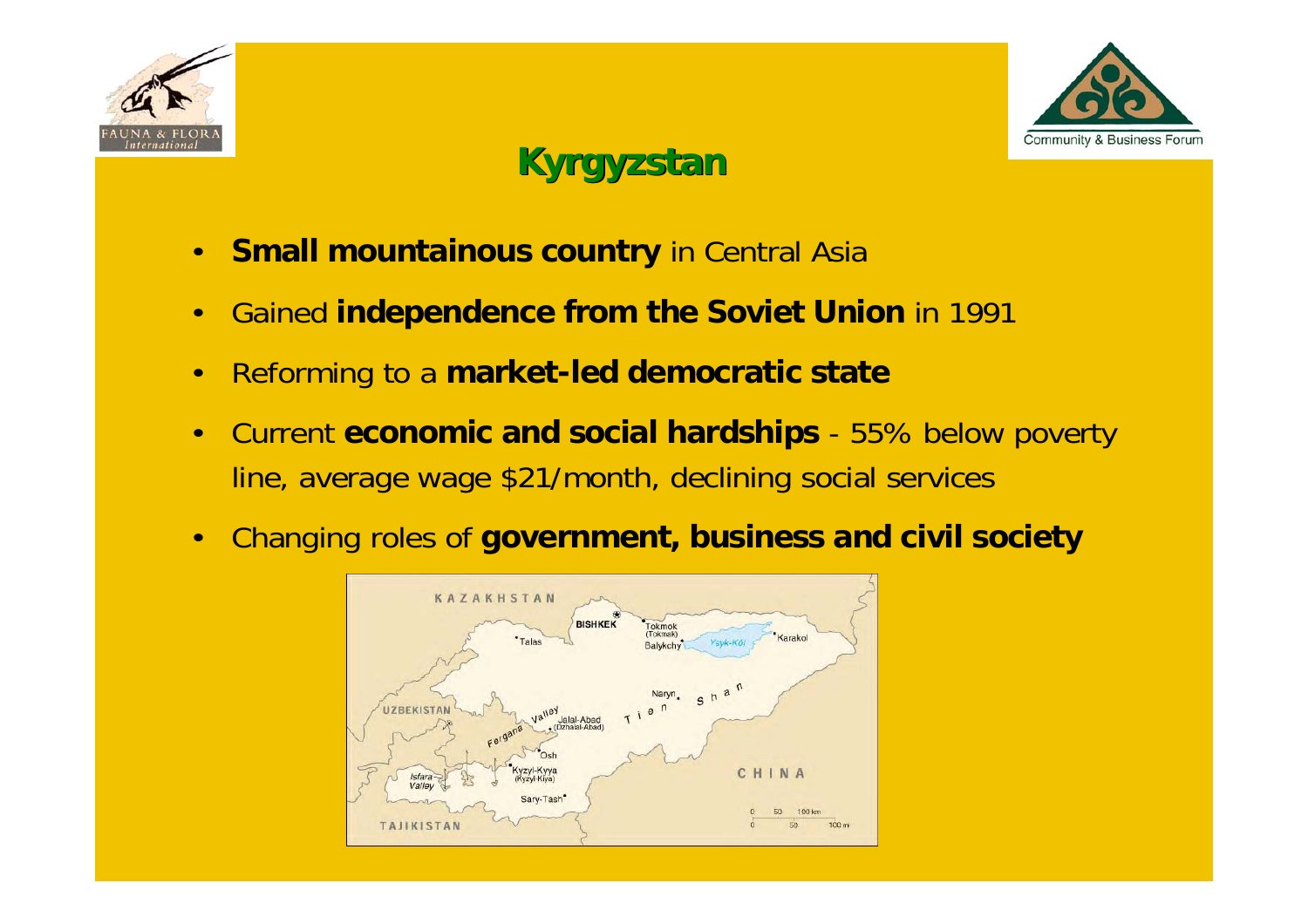



## **Kumtor Gold Mine Gold Mine**

- •**Canadian-Kyrgyz joint venture** between Cameco and Kyrgyzaltyn
- •**Test case** for international business investment, legal and fiscal reform
- $\bullet$ **Largest single business** in Kyrgyzstan
- $\bullet$  **Benefits** through taxes, employment, infrastructure development and social investment programme
- $\bullet$  **Unique environmental issues** due to high altitude - 4,500m (e.g. no nearby settlements, frozen tailings, long term rehabilitation)
- **Environmental standards** taken as highest of Canadian or Kyrgyz
- •**ISO 14000** level environmental management system
- •**Biodiversity monitoring** - few large impacts, possible benefits
- •**Nearby protected area** - but no direct interactions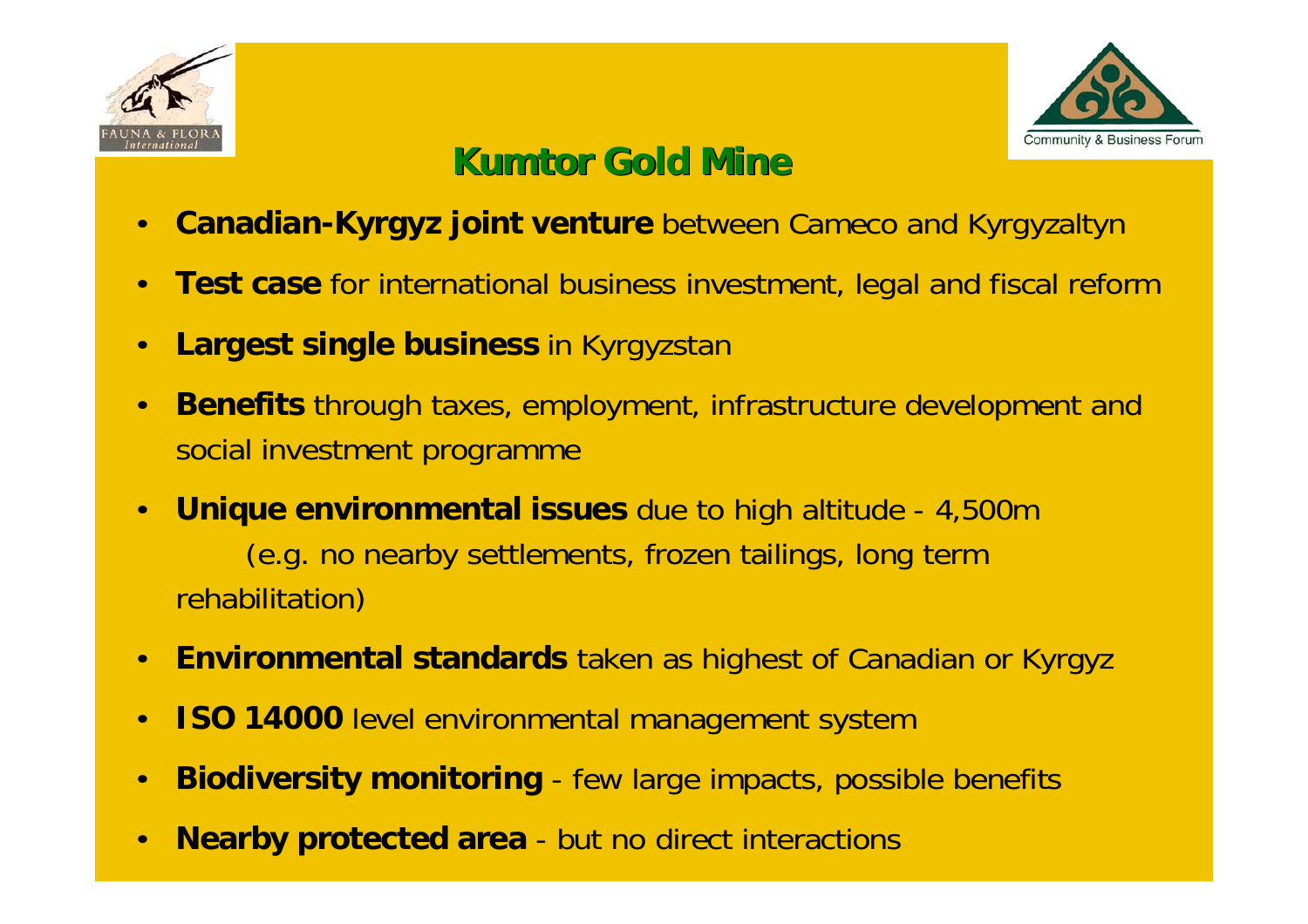



#### **Biodiversity Context Biodiversity Context**

- •Considerable **ecosystem diversity** due to geographic variation
- •Ma n y **endemic and endangered species**
- •**• Wild relatives** of domesticated species - apples, walnuts, apricots, tulips, onions,
- • **Economic importance** - particularly tourism and agriculture
- $\bullet$  **Social & cul tural importance** - folklore, art, music, spirituality

#### **Key problems Key problems**

- •Poor institutional capacity - state & NGO
- $\bullet$ Limited economic opportunities
- •**Pollution**
- •Macro-level changes and instability

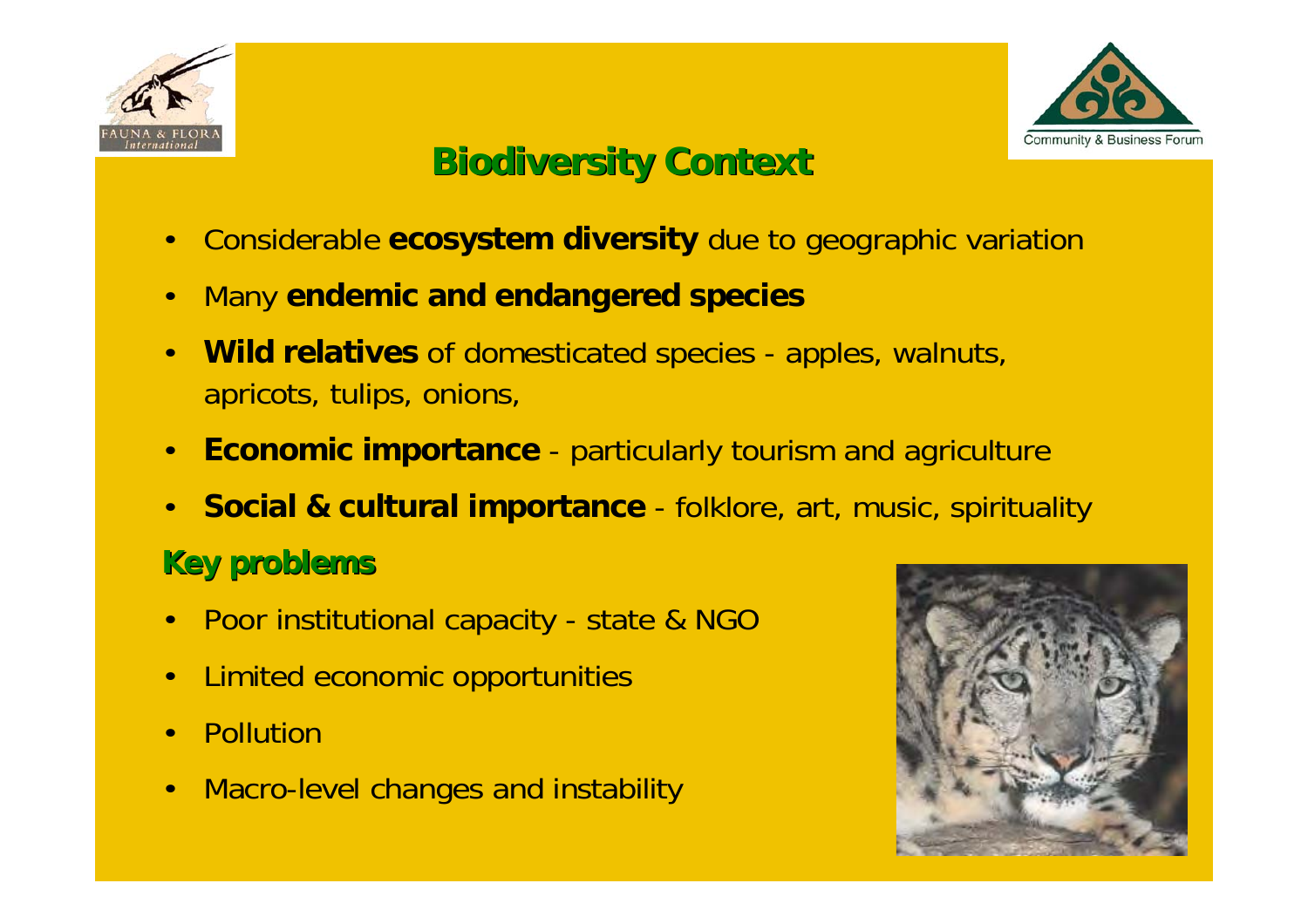



# **Formation of the CBF Formation of the CBF**

# **Key Issue Key Issue**

• **Cyanide spill** - May 1998 Kumtor transport lorry crashed into Barskoon River

# **Underlying Issues Underlying Issues**

- •Poor access to credible **information**
- Poor **communication** and understanding
- $\bullet$ L a c k o f **accountability** of all groups
- $\bullet$ L a c k o f **trust** between different groups
- $\bullet$ L a c k o f **investment** and sustainability
- $\bullet$ F e w **examples** of good practice to follow
- $\bullet$ **High expectations** of the benefits
- $\bullet$ Lack of emphasis on **social issues**

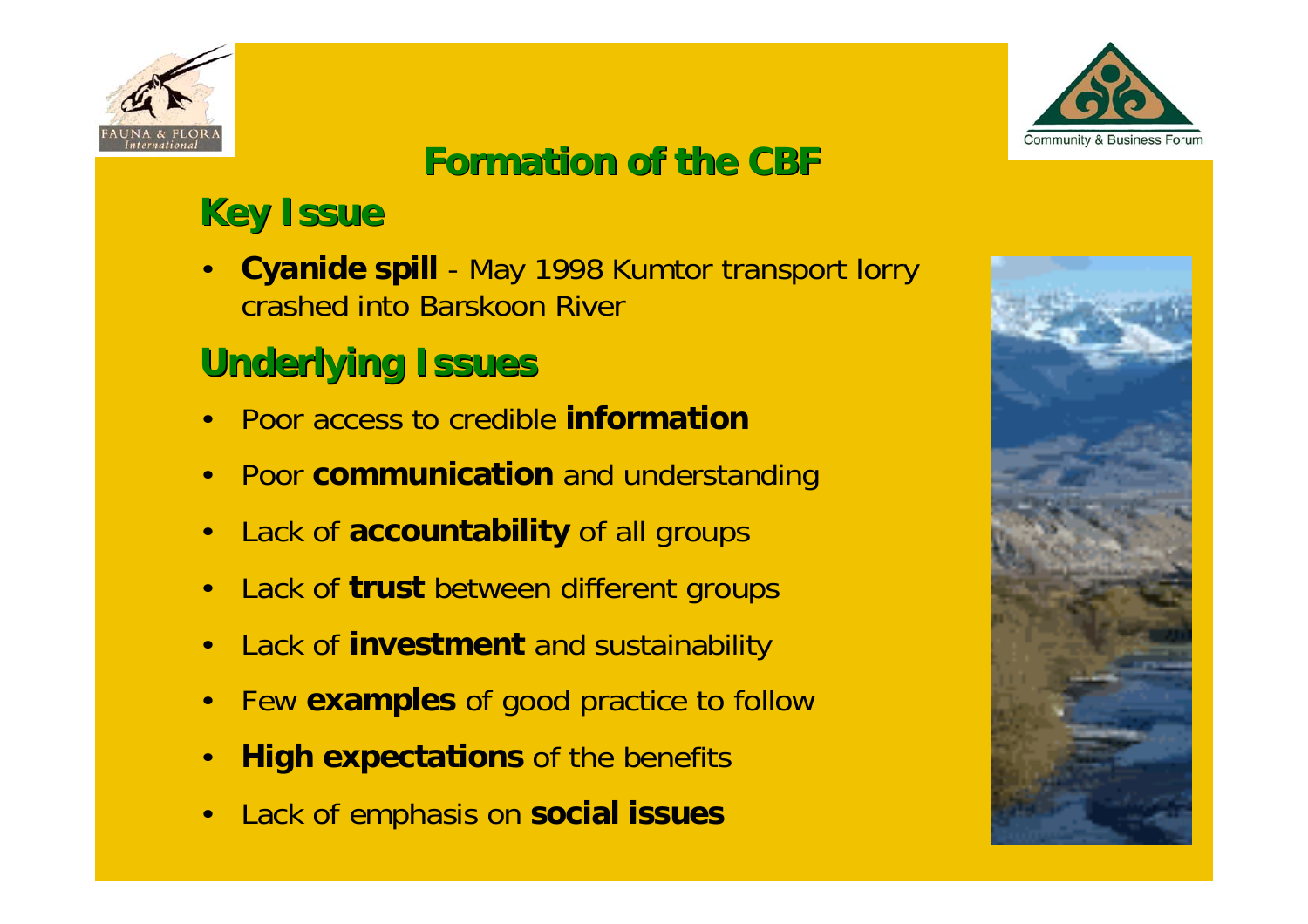



## **Involvement of Involvement of Fauna & Flora International Fauna & Flora International**

- $\bullet$ **Previous involvement** with NGOs, government and Kumtor on issues such as sustainable tourism, protected area development and NGO capacity building
- • Involvement in production of the Kyrgyz national **Biodiversity Strategy and Action Plan**
- $\bullet$ Experience of **partnerships with other businesses**
- $\bullet$ Experience of **participatory approaches** to difficult issues
- • Need to address **wider issues** as well direct conservation activities e.g. social and economic development
- $\bullet$  Need for an organisation which could be **trusted** by all groups and act as an **independent facilitator**
- $\bullet$ **Positive role of biodiversity** as an issue through which other more difficult issues can be addressed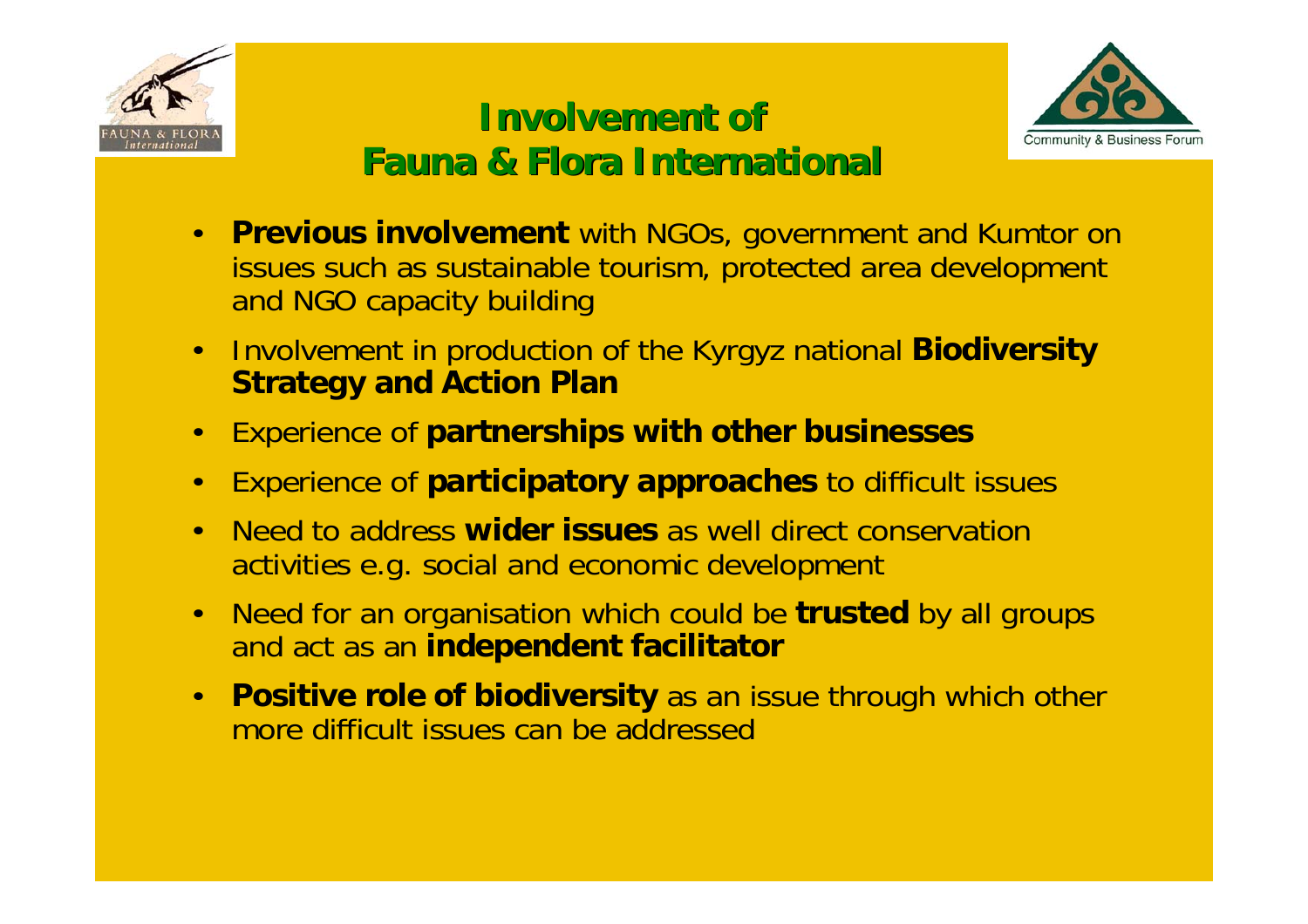



## **The Groups Involved The Groups Involved**

- •**• Kumtor Operating Company** - Canadian-Kyrgyz joint venture
- $\bullet$  **Local communities** -NGOs, small businesses, informal groups
- •**International financial institutions**- IFC and EBRD
- • **Government agencies** - local and national
- •**National NGOs**
- •**International NGOs** - advocacy groups
- $\bullet$ • Media - TV, radio, newspapers

There were many **different perspectives**, within groups, between individuals in the same organisation, and through time



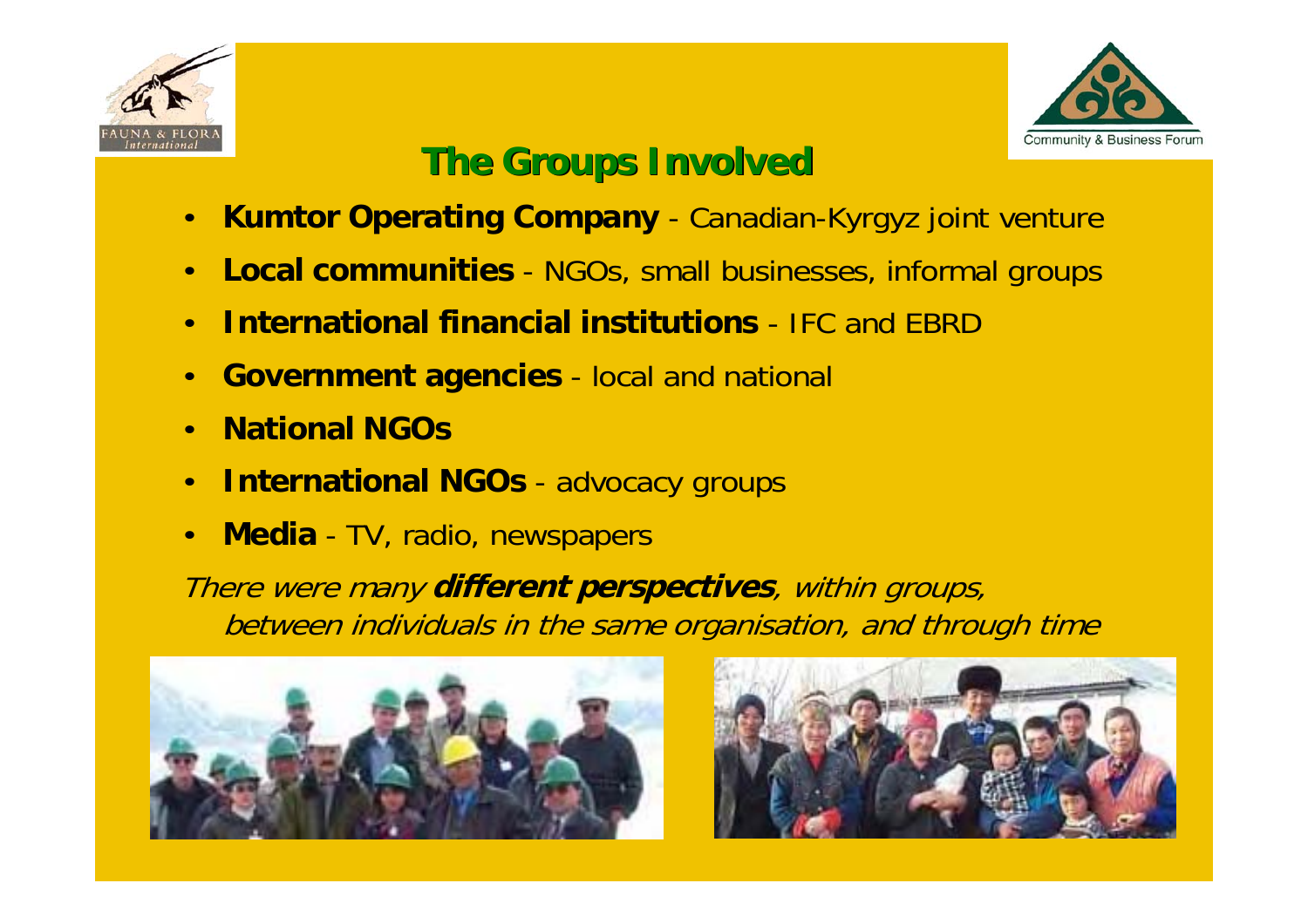



## **Activities of CBF Activities of CBF**

#### **Building Relationships**

- •Mine site visits
- •National and local workshops
- •Regular visits and meetings

#### **Sharing Information**

- •**Newsletters**
- •Local consultations and assessments
- $\bullet$ Working with mass media
- •Website (www.kyrgyzstan-cbf.org )

#### **Promoting Models for Action**

- •Small grants programme
- •Production of Emergency Response Plan



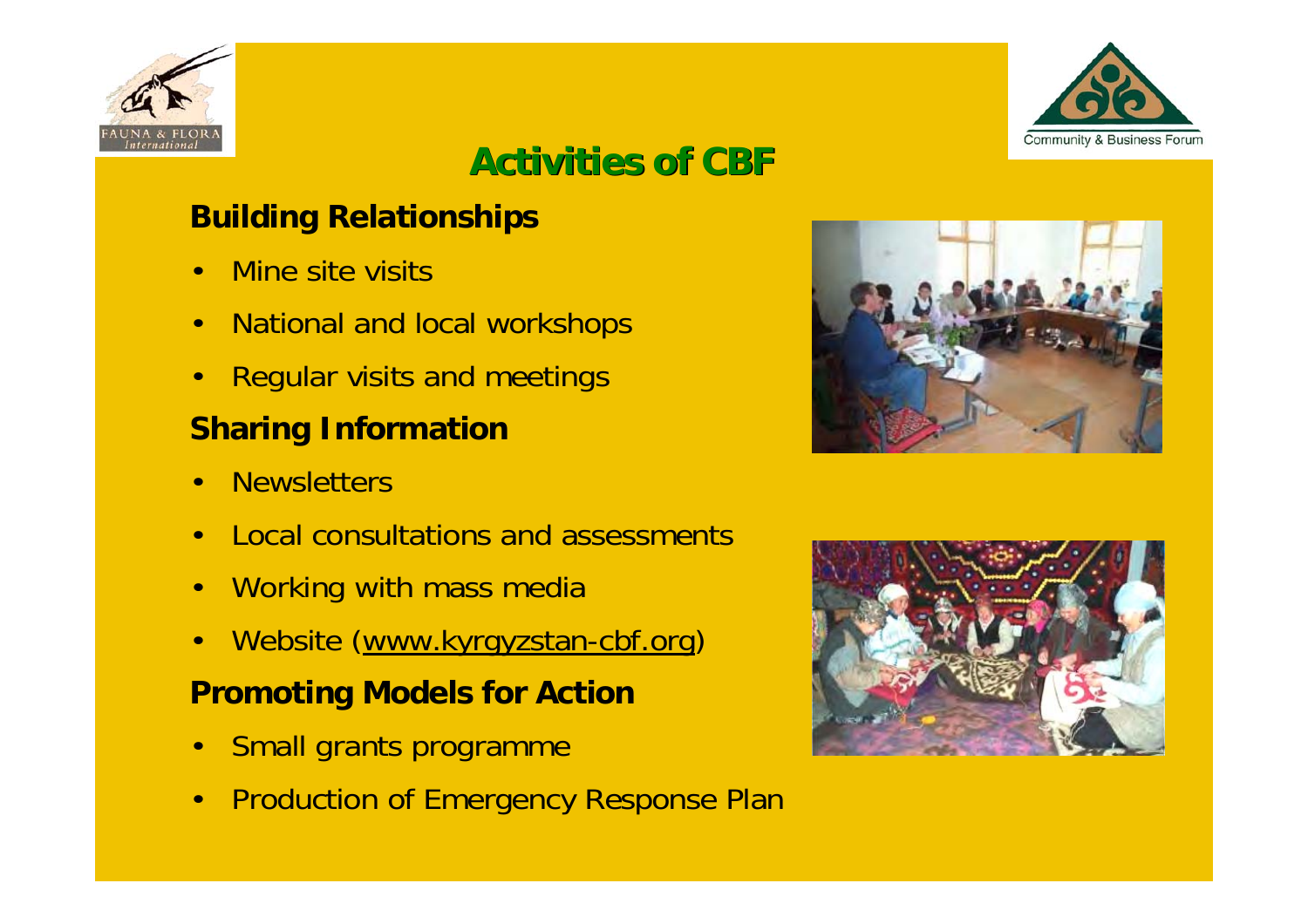



#### **Outcomes of CBF Outcomes of CBF**

- •Increased **voice for local communities**
- $\bullet$ Increased **NGO capacity** and experience, particularly at local level
- •Increased **understanding** between the different groups
- •Provided an **example** to learn from and build upon
- $\bullet$  Opened-up opportunities for **support to protected areas and conservation**
- $\bullet$  Promoted a **positive and proactive approach** to mining and biodiversity issues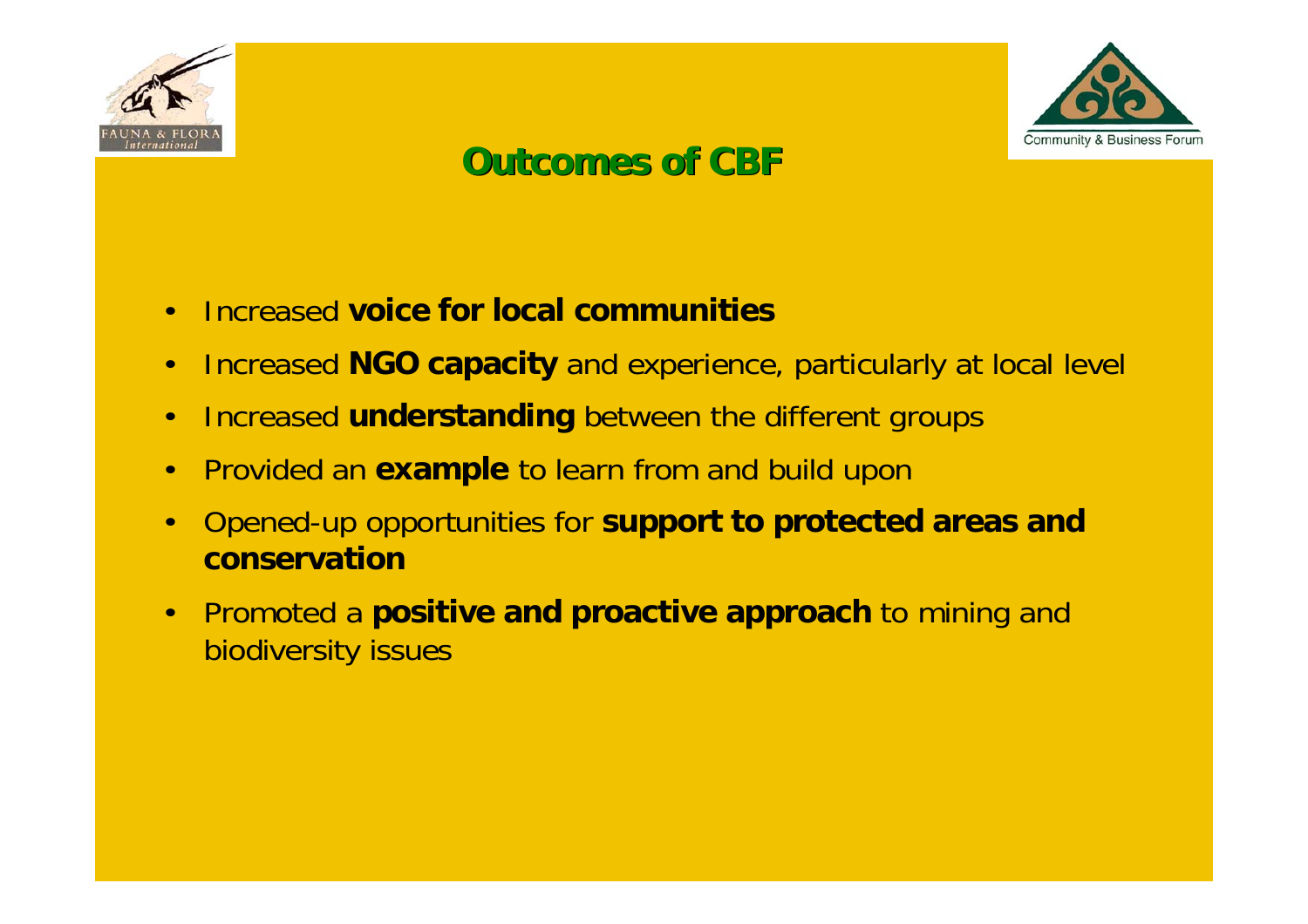



#### **Lessons Learnt Lessons Learnt**

- $\bullet$  Taking a **holistic approach** - understanding both biodiversity and mining as embedded in wider issues, context and history
- $\bullet$  Positive role of incorporating **differing (even conflicting) perspectives** - particularly government, IFIs and local groups
- $\bullet$ Partnership and dialogue is highly **complex, slow and contested**
- $\bullet$ **Enabling people** to take their own decisions and initiative
- $\bullet$ Providing **appropriate information** - not just access
- •Positive role of **ambiguity** - creating space for discussion
- • Importance of **flexibility and learning** - embracing positive and negative **unexpected outcomes**
- •Building on **existing ongoing initiatives**
- • Importance of building **trust** through **action** on the ground - not just dialogue